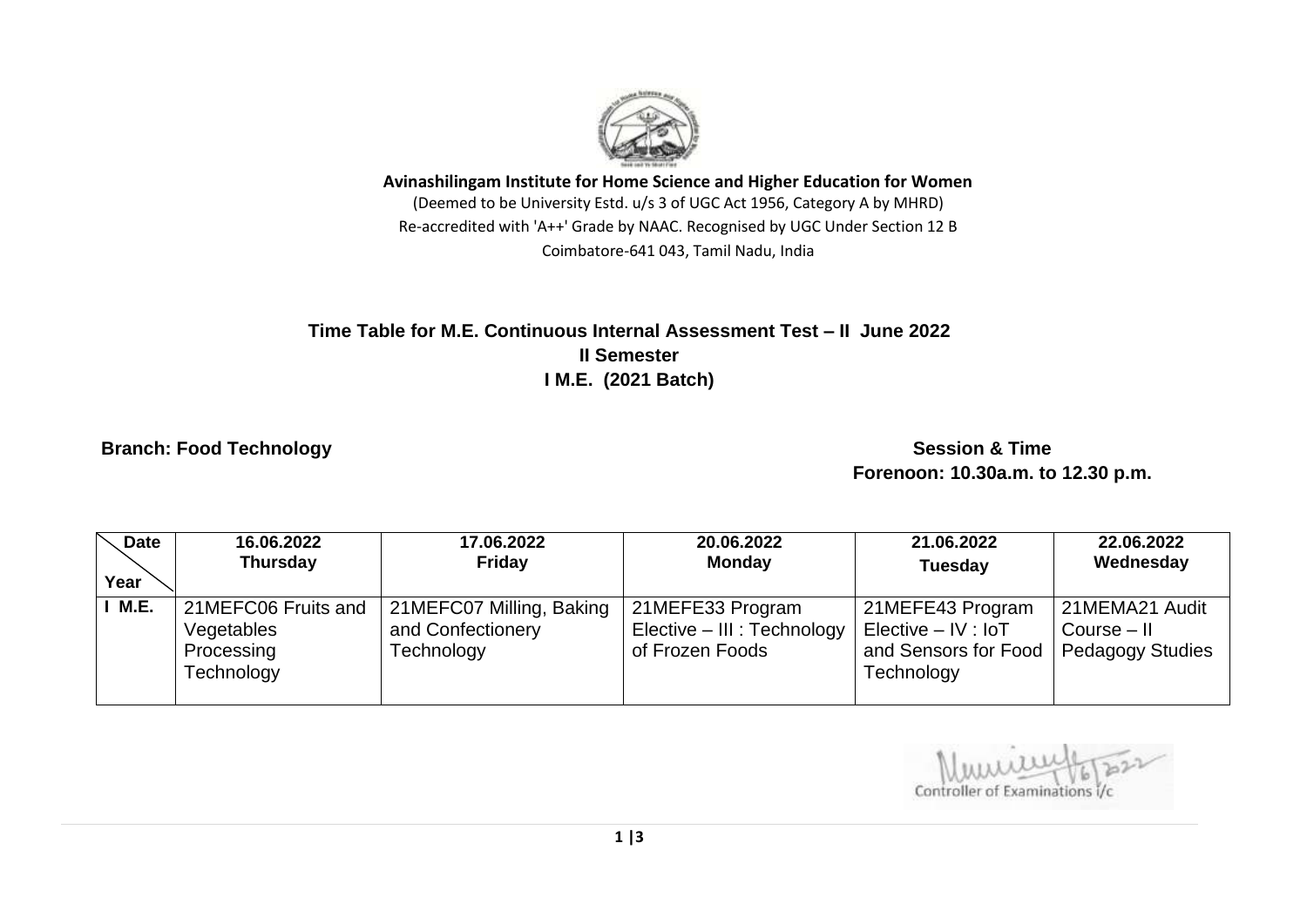

**Avinashilingam Institute for Home Science and Higher Education for Women** (Deemed to be University Estd. u/s 3 of UGC Act 1956, Category A by MHRD) Re-accredited with 'A++' Grade by NAAC. Recognised by UGC Under Section 12 B Coimbatore-641 043, Tamil Nadu, India

## Time Table for M.E. Continuous Internal Assessment Test - II June 2022  **II Semester I M.E. (2021 Batch)**

**Branch: Medical Electronics Session & Time** 

 **Forenoon:10.30a.m. to 12.30 p.m.**

| Date | 16.06.2022                                    | 17.06.2022                           | 20.06.2022                                                                          | 21.06.2022                                                                  | 22.06.2022                                                    |
|------|-----------------------------------------------|--------------------------------------|-------------------------------------------------------------------------------------|-----------------------------------------------------------------------------|---------------------------------------------------------------|
| Year | <b>Thursday</b>                               | Friday                               | <b>Monday</b>                                                                       | <b>Tuesday</b>                                                              | Wednesday                                                     |
| М.Е. | 21MEMC06 Biological<br><b>Control Systems</b> | 21MEMC07 Medical<br>Image Processing | 21MEME31 Program<br>Elective - III : Pattern<br>Recognition and its<br>Applications | 21MEME43 Program<br>Elective – IV : Real<br>Time Embedded<br><b>Systems</b> | 21MEMA21 Audit<br>$Course - II$<br>Pedagogy<br><b>Studies</b> |

Controller of Examinat